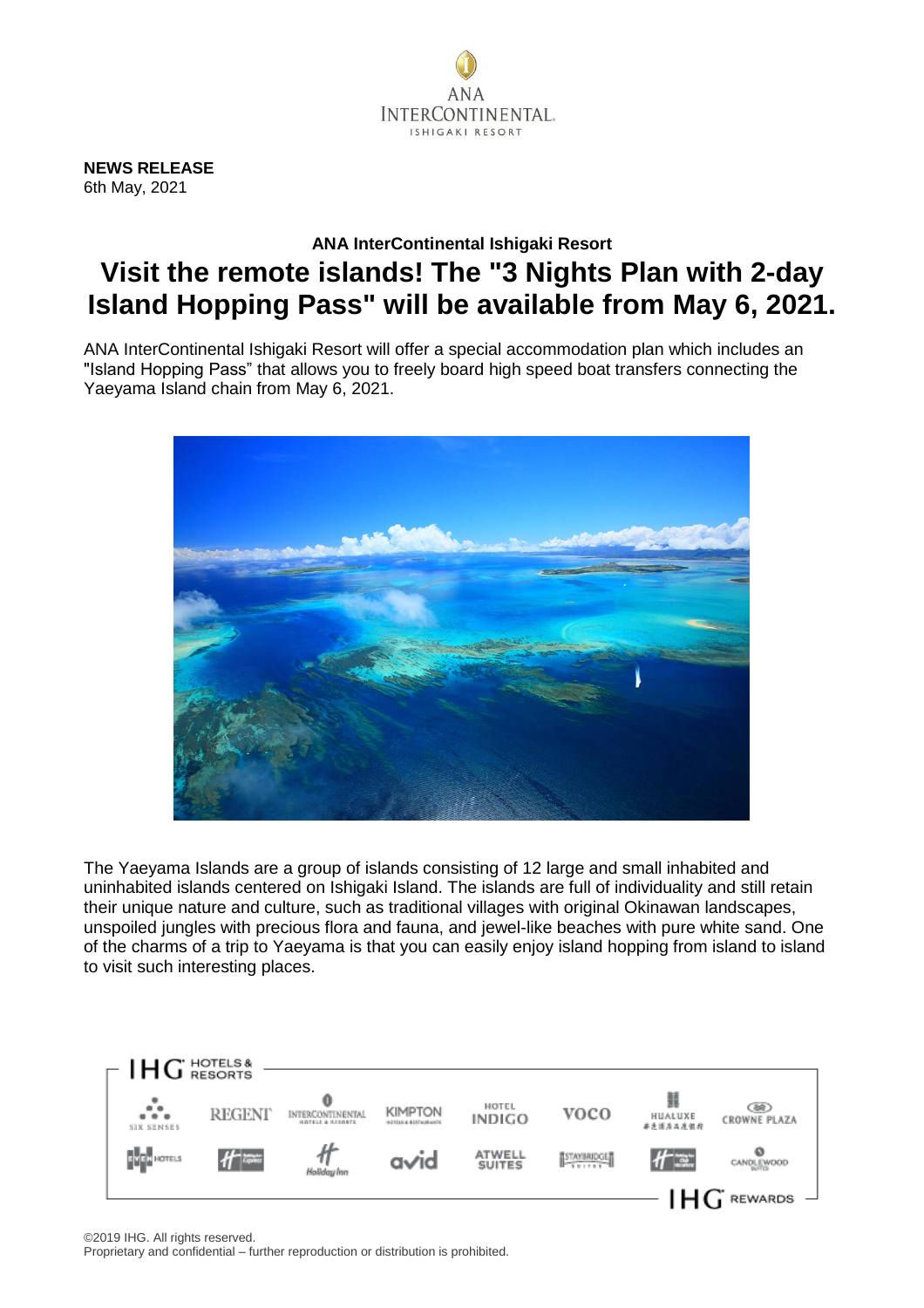

On this occasion, ANA InterContinental Ishigaki Resort has prepared a special Island Hopping Pass that can be used for two days with no limit on the number of times guests can board the sightseeing liners of Anei Kanko (excluding cargo ships), which connect Ishigaki Island, Taketomi Island, Kohama Island, Kuroshima Island, Iriomote Island, Hatoma Island, and Hateruma Island.



From Iriomote Island, cross the shallow sea by buffalo car to Yubu Island

Relax in the Sunset pool between trips.

The Island Hopping Pass of Anei Kanko, which operates a regular boat services in Yaeyama, is usually available for 3 to 5 consecutive days only (3 types including the Hateruma Island route and 3 types excluding it). However ANA InterContinental Resort is exclusively offering a free pass that allows you to choose any 2 days during your stay and use all routes including the highly popular Hateruma Island. In addition, a complimentary shuttle bus between the hotel and Ishigaki Port Terminal is made available so all mobility needs of the guests are taken care of.



Let the concierge at the Resort Center help you plan your trip to Yaeyama.

ANA InterContinental Ishigaki Resort offers optional tours of Ishigaki Island and other Yaeyama islands, as well as restaurants, spa, marine activities and field activities, amongst others at the hotel's resort center. Attentive colleagues will make all the arrangements necessary so guests can fully explore what this island paradise has to offer.

## Outline of "3 Nights Plan with 2-day Island Hopping Pass"

**Plan**: [Round-the-Island Tour] Includes a 2-day free ferry pass (breakfast included) \*Should all routes are cancelled due to stormy weather, we will change the voucher to hotel credit that can be used throughout the resort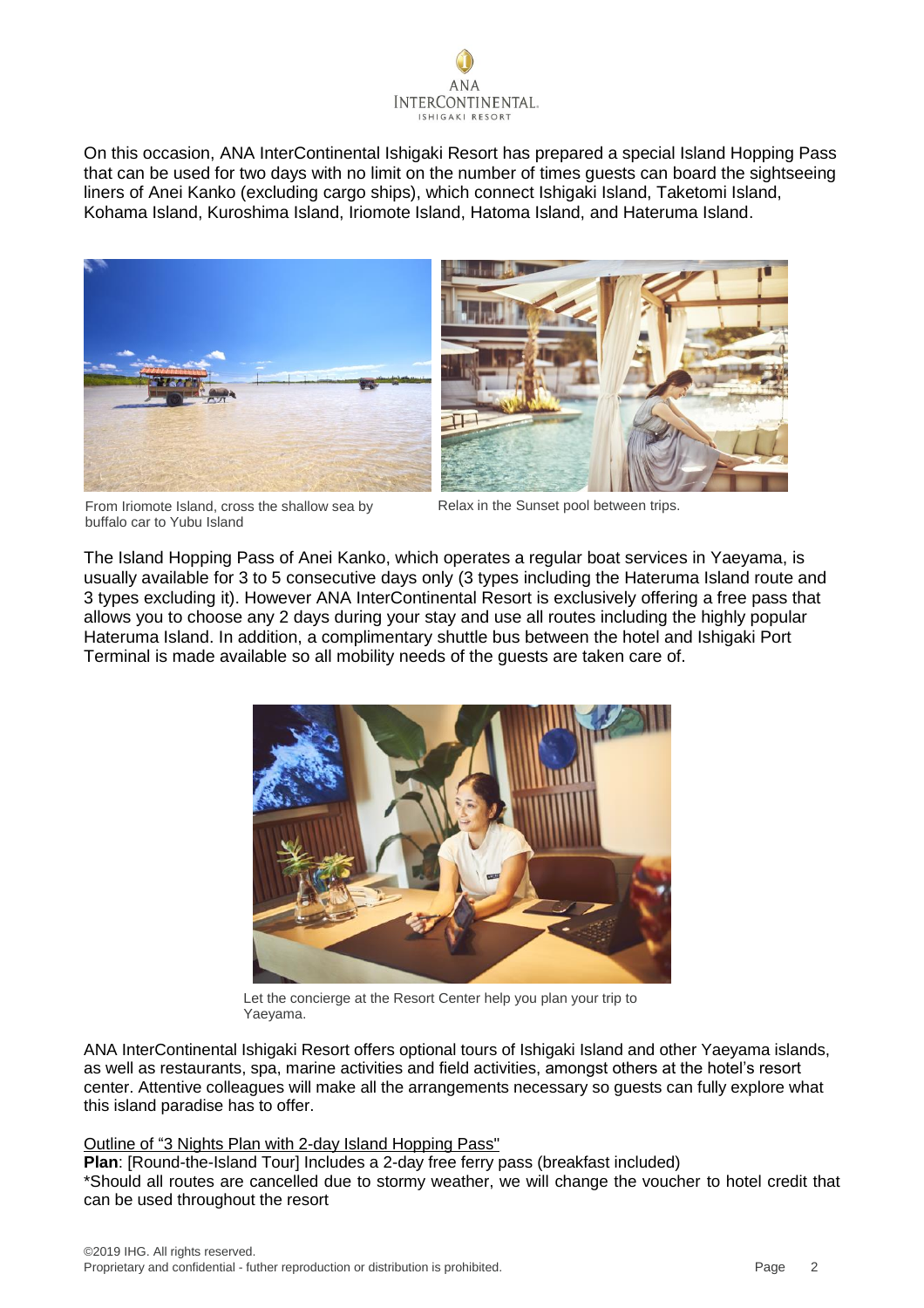

## **Campaign period:** Saturday, May 6, 2021 - Monday, February 28, 2022 **Available for reservation:** Tuesday, April 13, 2021 - Monday, February 28, 2022 **Reservation site:**

<https://www.anaintercontinental-ishigaki.jp/ja/island-hopping-plan/>

**About ANA InterContinental Ishigaki Resort:** ANA InterContinental Ishigaki Resort boasts 458 guest rooms and has a prime location on Ishigaki Island, with convenient access to Painushima International Airport (20 min) and Yaeyama Ferry Terminal (5 min). In July 2020, ANA InterContinental Ishigaki Resort went in to expansion and transformed into a luxury resort with five buildings, nine restaurants and bars, four banquet and conference facilities, and four swimming pools (indoor and outdoor) on a vast site totaling 31 hectares (about six times the size of Tokyo Dome). The newly opened Club InterContinental Lounge is the first in Japan to be located in its own dedicated building, and offers the most sophisticated services and attention to detail to its distinguished guests. Ishigaki Island itself, often referred to as Japan's hidden gem, is located at the same latitude as Hawaii and is gifted by azure blue waters and a rich cultural history. With 84 out of a possible 88 star constellations visible in Ishigaki Island throughout the year, it is also a star gazer's dream destination, being recently designated as a "Starry Sky Conservation District" by the International Dark Sky Association.

[http://www.anaintercontinental-ishigaki.jp/e](http://www.anaintercontinental-ishigaki.jp/)n/

**About the hygiene standards of ANA InterContinental Ishigaki Resort:** IHG Hotels launched the "IHG Clean Promise" in May 2020. The ANA InterContinental Ishigaki Resort will also comply with the new hygiene standards and will strive to provide services that prioritize the safety and security of our guests. For more information on the IHG Clean Promise, please click here. <https://www.ihg.com/clean>

**About InterContinental® Hotels & Resorts:** The InterContinental® Hotels & Resorts brand makes travel alluring, with insights from over 70 years of experience. With 194 hotels and resorts around the world in more than 60 locations, each of our properties provides a gateway to the glamour of the InterContinental Life.

As a brand, we aim to embody global sophistication through our superior, understated service and exceptional amenities. What makes us truly different is the genuine interest we show our guests through personalised and attentive services. We offer our most valued guests signature VIP services through a dedicated InterContinental® Ambassador programme and an exclusive Club InterContinental® experience. We connect our well-travelled guests to what's special about a destination, so they enjoy authentic local experiences that will enrich their lives.

For more information, visit [www.intercontinental.com,](http://www.intercontinental.com/) and connect with us on Facebook [www.facebook.com/intercontinental,](https://www.facebook.com/InterContinental.AMEA/?brand_redir=90015535776) Twitter [www.twitter.com/InterConHotels,](https://twitter.com/InterConHotels) and Instagram [ww](https://www.instagram.com/intercontinental/) [w.instagram.com/intercontinental.](https://www.instagram.com/intercontinental/)

**About IHG® (InterContinental Hotels Group):** IHG® [\(InterContinental Hotels](http://www.ihgplc.com/index.asp)  [Group\)](http://www.ihgplc.com/index.asp) [LON:IHG, NYSE:IHG (ADRs)] is a global organisation with a broad portfolio of hotel brands, including InterContinental® [Hotels & Resorts,](http://www.intercontinental.com/hotels/gb/en/reservation) Kimpton® [Hotels & Restaurants,](https://www.kimptonhotels.com/) [Hotel](http://www.ihg.com/hotelindigo/hotels/us/en/reservation)  [Indigo](http://www.ihg.com/hotelindigo/hotels/us/en/reservation)® , EVEN® [Hotels,](http://www.ihg.com/evenhotels/hotels/us/en/reservation) HUALUXE® [Hotels and Resorts,](http://cn.ihg.com/hualuxe?scmisc=header_vn) Crowne Plaza® [Hotels & Resorts,](http://www.ihg.com/crowneplaza/hotels/gb/en/reservation) [Holiday](http://www.ihg.com/holidayinn/hotels/gb/en/reservation)  [Inn](http://www.ihg.com/holidayinn/hotels/gb/en/reservation)<sup>®</sup>, [Holiday Inn Express](http://www.ihg.com/holidayinnexpress/hotels/gb/en/reservation)<sup>®</sup>, [Holiday Inn Club Vacations](https://www.ihg.com/holidayinnclubvacations/hotels/us/en/reservation)<sup>®</sup>, [Holiday Inn Resort](https://www.ihg.com/holidayinnresorts/hotels/gb/en/reservation)<sup>®</sup>, [avid™ hotels,](https://www.ihgplc.com/en/news-and-media/news-releases/2017/ihgs-avid-hotels-to-extend-companys-midscale--leadership) Staybridge [Suites](http://www.ihg.com/staybridge/hotels/gb/en/reservation)<sup>®</sup> and [Candlewood Suites](http://www.ihg.com/candlewood/hotels/us/en/reservation)<sup>®</sup>.

IHG franchises, leases, manages or owns more than 5,300 hotels and nearly 800,000 guest rooms in almost 100 countries, with nearly 1,700 hotels in its development pipeline. IHG also manages IHG® [Rewards Club,](http://www.ihg.com/rewardsclub/gb/en/home) our global loyalty programme, which has more than 100 million enrolled members.

[InterContinental Hotels Group PLC](http://www.ihgplc.com/index.asp) is the Group's holding company and is incorporated in Great Britain and registered in England and Wales. More than 375,000 people work across IHG's hotels and corporate offices globally.

Visit [www.ihg.com](http://www.ihg.com/hotels/gb/en/reservation) for hotel information and reservations and [www.ihgrewardsclub.com](http://www.ihg.com/rewardsclub/gb/en/home) for more on IHG Rewards Club. For our latest news, visit: [www.ihgplc.com/media](http://www.ihgplc.com/media) and follow us on social media at: [www.twitter.com/ihg,](http://www.twitter.com/ihg) [www.facebook.com/ihg](http://www.facebook.com/ihg) and [www.youtube.com/ihgplc.](http://www.youtube.com/ihgplc)

## Media contact: